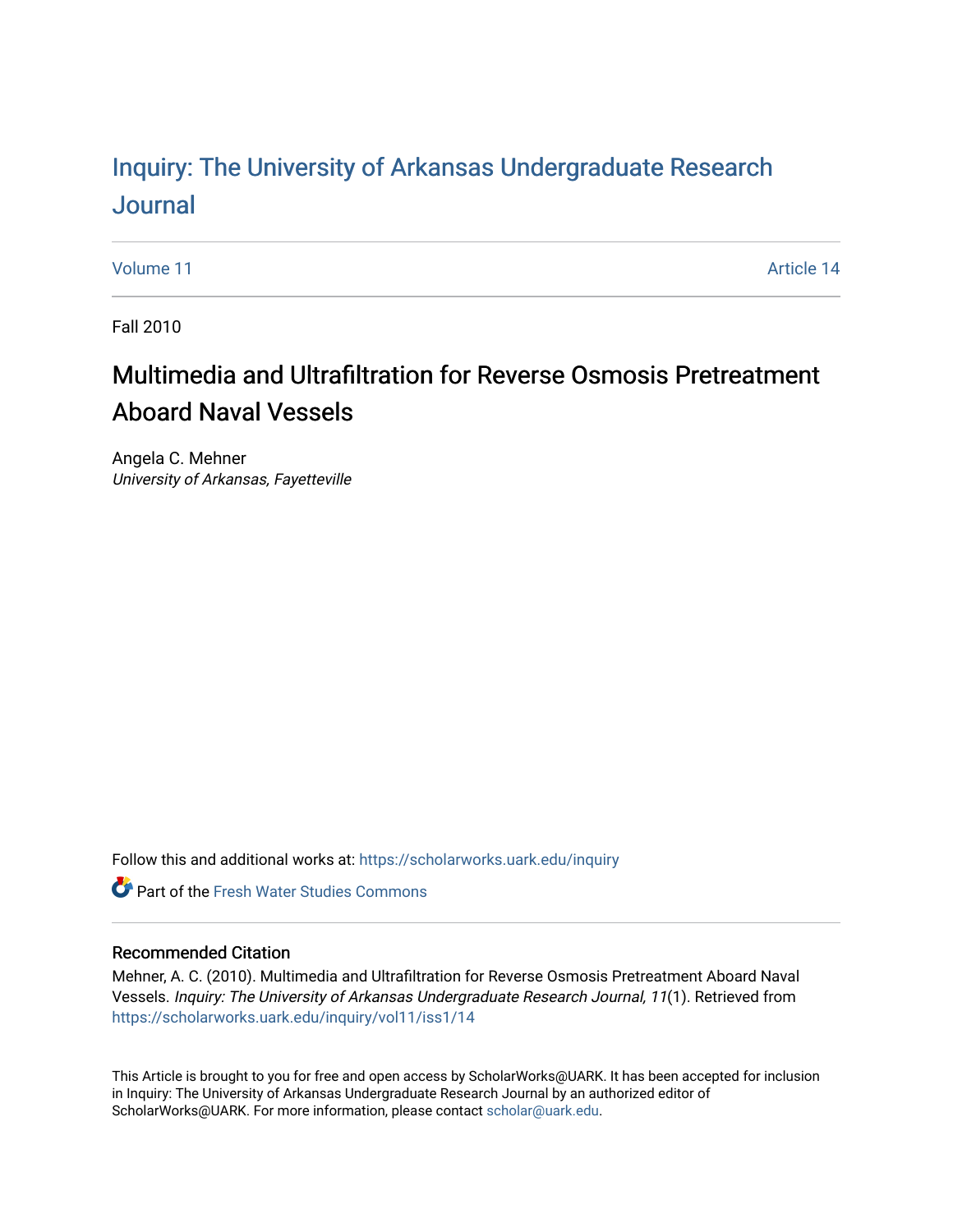## **MULTIMEDIA AND ULTRAFILTRATION FOR REVERSE OSMOSIS PRETREATMENT ABOARD NAVAL VESSELS**

### **By Angela C. Mehner**

**Department of Chemical Engineering**

#### **Faculty Mentor: W. Roy Penney**

#### **Department of Chemical Engineering**

#### **Abstract**

*The US Navy is interested in improving the pretreatment for shipboard Reverse Osmosis potable water systems. To investigate this problem, the Navy prepared a Task for the 2010 WERC (http:// www.werc.net) competition. The research described in this paper was performed to compete in this WERC Task and ultimately received a 1st place award. Several technologies were considered as options for improving the current pretreatment process. Multimedia filtration followed by ultrafiltration was chosen as the most economical solution. This paper presents the final design for a full-scale shipboard system that incorporates multimedia filtration and ultrafiltration yet requires minimal space and optimal power usage. Although the work focuses on oceanic applications, inland water desalination plants can economically use the technology. The proposed process provides an annual incremental savings, including reduced maintenance and filter usage, of \$17,000 over the current process, resulting in a payback period of 14 years. However, as savings are highly dependent on the replacement frequency of all components, ships operating in coastal waters may realize greater savings of up to \$47,000 annually, thus reducing the payback period to 5 years.*

#### **Introduction**

Production of fresh water at sea poses a significant problem for oceangoing vessels. In the past 30 years, reverse osmosis (RO) has replaced distillation as the preferred means of large-scale potable water production on ships. Since 1988, RO desalination systems have been used by the United States Navy for the production of potable water. The Navy Standard Reverse Osmosis (NSRO) plant is the standard for these systems, and by 2009, 268 NSRO plants had been installed aboard US Navy ships.<sup>1</sup> In NSRO plants, seawater first enters a centrifugal separator (hydroclone style) which removes approximately 95% of particles over 50  $\mu$ m.<sup>2</sup> Smaller particulates are removed by a series of cartridge filters (20  $\mu$ m followed by 3  $\mu$ m), and the pretreated water is then desalinated using spiral-wound RO membranes. In open waters, the cartridge filters can last 4-6 weeks before requiring replacement, and RO elements last for 3-5 years.1 However, in littoral and coastal waters, which are characterized by increased levels of suspended solids, RO membranes can fail in just a few months, and cartridge filters often last less than 10 hours. Therefore, advanced pretreatment technology is needed to reduce maintenance time and decrease storage area requirements while also providing a higher quality feed to the RO unit. High-quality feed water is commonly defined as having a silt density index (SDI) of less than 3 and a turbidity of less than 1 NTU (nephelometric turbidity unit).2

To encourage improvements in the pretreatment of shipboard Reverse Osmosis potable water systems, the U.S. Navy prepared the Task for the 2010 WERC (http://www.werc.net) competition. The problem statement in this task was, *"Develop and demonstrate an alternative to disposable filters or an improved disposable filter design that can last at least four months filtering somewhat turbid feed water. To increase the life of the RO membranes, ideally your proposed process will address particle size down to 0.1 microns as there are suspended solids that do pass through the current cartridge filters and foul the RO membranes."* This paper describes the research of a team of chemical engineering students who responded to the 2010 WERC Task. The team's design premises for the WERC Task were as follows:

1. All particulates above 0.1 microns are to be removed.

2.Energy usage must be less than 10% of that used for the RO system.

Note: The calculated RO system energy requirement is 12 HP, with an energy recovery device that is 50% efficient (from ROPRO software with RO recovery of 40%).

- 3. 30,000 gal/day of filtered seawater is to be supplied to the RO system.
- 4. The operating unit should occupy no more than  $300 \text{ ft}^3$  (3) times current cartridge system).
- 5.The system should be green (i.e., chemical discharge is mini mized).
- 6. Maintenance time must be less than that for the current system (4 hours every 4 days).
- 7. Storage space for a 9-month time frame must be less than  $100 \text{ ft}^3$  (1/10 of current system).
	- 8.The system must be designed to handle a feed of the follow ing composition:
		- A. 32,000 ppm of sea salt
		- B. 75 mg/L of Klamath Blue-Green Algae powder
		- C. 20 mg/L of Orchid Pro (by Turf Pro USA), an orchid fertilizer liquid product
		- D. Dechlorinated tap water

A survey of the literature was conducted to identify many variations of filtering technologies which could be used to remove particles down to 0.1 µm. However, like RO membranes, most fil-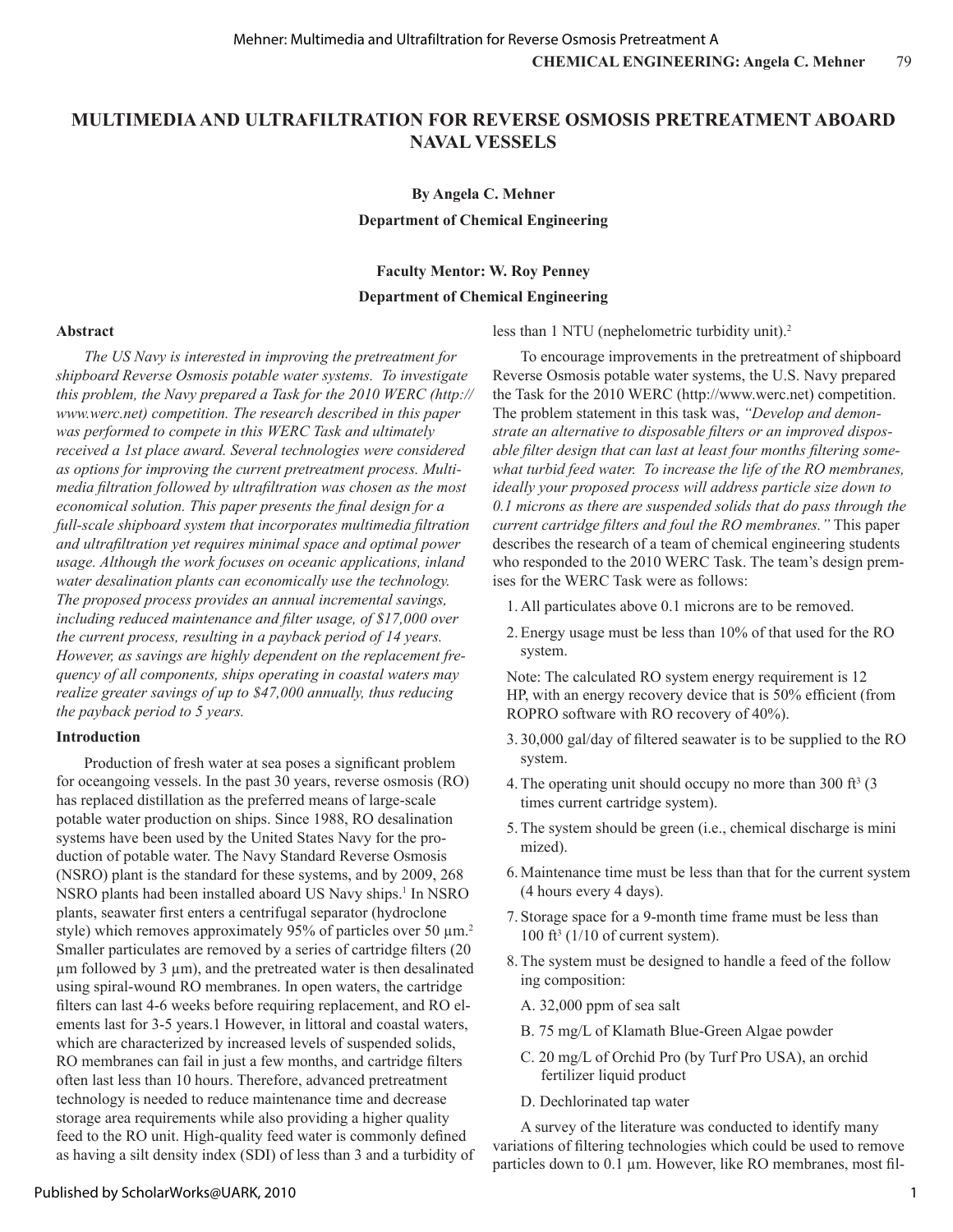ters are prone to fouling under turbid feed conditions. Prefiltration for these modules is required because subjecting a membrane to biological colloids increases the rate at which the transmembrane pressure increases.3 Therefore, applicable filtration technologies were broken into two categories: (1) prefiltration and (2) micro- or ultrafiltration.

Prefiltration, for the purposes of this report, refers to technologies which remove particles down to 1 µm. Technologies considered to replace the current cartridge depth filters included centrifugal separators as well as coagulation, electrocoagulation, and media filters.

Hydroclones, such as the centrifugal separators currently in use by the US Navy, can separate 50 µm particles with a specific gravity of 1.5 or greater. Hydroclones were rejected because they can only remove particles down to 50 μm and increased solids concentrations in ultrafiltration membrane feeds lead to a decrease in permeate flux.<sup>3</sup>

Chemical coagulation, or flocculation, is the dominant pretreatment for municipal water systems. Chemicals such as ferric chloride and ferric sulfate are added to the feed water to eliminate charges causing mutual repulsion between small particles. Moderate agitation then causes particles to flocculate. The flocs are separated by gravity or filtration. Chemical coagulation was rejected for the task solution due to disposal considerations for the sludge resulting from separating the flocs.

Electrocoagulation, where an electric potential applied between two electrodes causes floccing, has some advantages over traditional methods. Chemicals are not required; thus, their disposal and storage are not issues. Testing has shown that this method has better removal of some species than chemical coagulation.4 The salt concentration in seawater reduces the voltage requirement; however, energy requirements for electrocoagulation will far exceed those allowed by the premises of this task.

Single-media filters consist of a thin bed of granular material, commonly sand or diatomaceous earth. The filtered particles are trapped in the first few inches of the bed, and water and smaller particles pass through the bed. As the bed is loaded with filtered solids, the bed pressure drop will increase to an uneconomical level, requiring backwashing for regeneration. Single-media filters perform well for a narrow particle size distribution but are not efficient for this system, which involves contaminants ranging in size from  $0.1$  to 500  $\mu$ m.

Multimedia filters use layers of different media to trap particles in all active layers of the bed. The media are arranged with the largest and least dense particles on top and the smallest, most dense particles on bottom, supported by an inactive layer of larger gravel. This arrangement allows for solids loading throughout the bed. After backwashing, the variation in media densities and sizes results in the bed's settling into its original layers. Additionally, the high total surface area of multimedia filters removes a greater number of particles and produces a higher quality filtrate.<sup>6</sup> Multimedia filters do not function by simply capturing particles in the voids between media particles but instead attract particulates to the surfaces of media particles by diffusion, sedimentation, and interception.5 Depending on the media used, multimedia filters

https://scholarworks.uark.edu/inquiry/vol11/iss1/14

will remove particulates down to 5-10 μm. Typical flux rates for multimedia filters are between 5 and 14 gpm/ft2 of the bed crosssectional area.<sup>6</sup>

Thus, multimedia filtration was selected as the prefiltration step because it is the most economical when considering capital, energy, maintenance, and space requirements. Its high throughput and long lifetime are also advantages. Through backwashing, the performance of multimedia filters can be recovered completely after an increase in trans-filter pressure during a filtration cycle. Additionally, the media has a lifetime of several years, and replacement storage onboard is unnecessary. The media selected were anthracite coal, sand, and garnet, supported by a bed of gravel. This filter will remove particulates down to  $10{\text -}20\mu{\text{m}}$ .<sup>7</sup>

In order to protect the RO membrane and filter to the 0.1 μm level prescribed in the Task problem statement, microfiltration or ultrafiltration was needed. This was accomplished by using membranes constructed of either polymeric or ceramic materials. Advantages of ceramic membranes include the ability to withstand high temperatures and pressures and all pH values. However, desalination operations operate at low temperatures and pressures and almost neutral pH values, precluding the need for thermally and chemically robust ceramics. Moreover, there are several significant disadvantages of ceramic membranes with respect to shipboard water treatment. Although the flux rate through ceramic membranes is high, about 100 GFD (gal/ft2/day), the footprint needed for the surface area is far too large to include onboard a ship as the channel diameters are limited to about 1 cm. Ceramic membranes are heavy and expensive, though the high initial cost is compensated for by a long lifespan.8

Membranes are also made from a variety of natural and synthetic polymers formed into several different shapes, including flat sheets, tubes, and hollow fibers, depending on the properties of the polymer. These are then grouped into modules: the fibers and tubes are connected in bundles, and the flat sheets are wrapped into a spiral or left flat.

Flat sheets of membranes may be arranged into a plate and frame module in which the membranes are supported by plates which channel the feed, permeate, and concentrate. Flat sheets can also be used in a stacked disk design. The flow path takes the feed stream along the flat membranes. Flat membranes were rejected based on the system volume requirement.

Spiral-wound membranes offer a relatively large surface area for the volume required. This is the configuration of the RO membranes currently used aboard naval vessels. Backflushing of spiralwound modules is not an option as the pressure would separate the layers of the membrane and destroy it.

Tubular modules, with tube diameters in the range of 5-15 mm, are fed on the tube side, allowing permeate to pass through the membrane forming the walls of the tubes. Hollow fibers function in the same manner but have smaller inner diameters, from 0.5-1.2 mm, and thus a much smaller volume for a given membrane surface area. Feed flow can be on either the tube or the shell side, which allows the modules to be backflushed to remove foulants. Tube-side flow is most advantageous as it allows a greater portion of the flow entering the unit to flow uniformly over the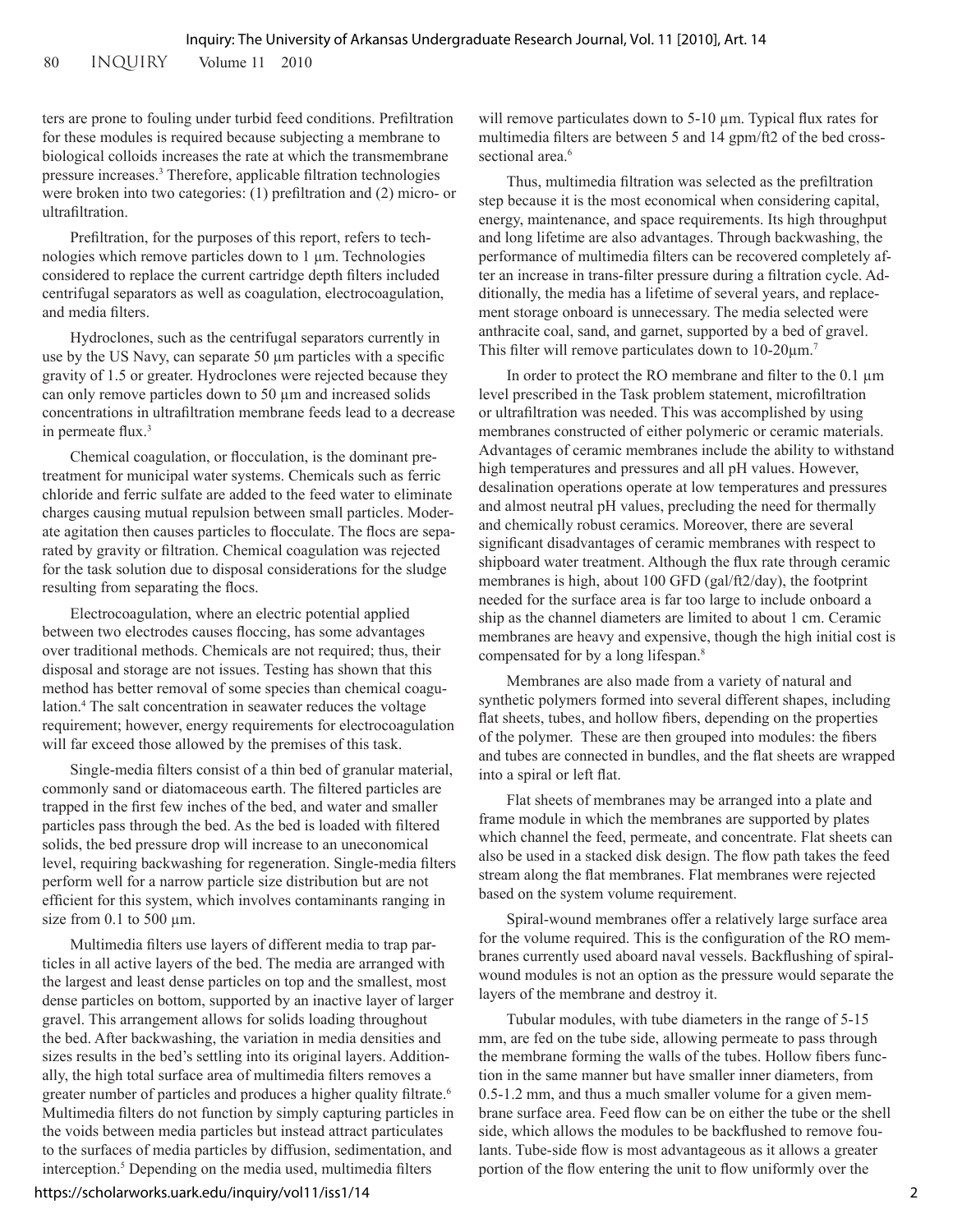membrane surface.

Of the various configurations of UF membrane modules, hollow fiber units were selected because they can be backflushed and provide high flux rates and a large membrane surface area per unit module volume. Although microfiltration is capable of filtering to 0.1 μm, an ultrafiltration (UF) module which filters to a 50 kDa MWCO (molecular weight cutoff) (equivalent to  $\sim 0.005 \mu m$ ) was selected instead. The smaller pores will be less susceptible to plugging, making cleaning easier and increasing membrane life.<sup>9</sup> This enhanced filtration will also further protect the downstream RO membrane from fouling and increase its service time.

Finally, several naval and recreational vessels utilize RO units with an open-channel design between stacked discs of membranes instead of spiral-wound modules. This design minimizes pretreatment requirements by decreasing the tendency of particles to become trapped on the surface of the RO membranes. Typical pretreatment for these modules requires only cartridge or sand filters to reduce the SDI (SDI 5) of RO feed water to 15-20. Manufacturers report membrane service times of up to 5 years.10 Open-channel modules appear attractive for extending RO membrane run times and should be considered for new or replacement RO units; however, the existing RO units need improved feed filtration for longer service times and improved performance.

#### **Bench Scale Apparatus**

The multimedia filtration system consists of a feed tank, feed pump, backwashable multimedia filter, and filtrate tank. A photograph of the multimedia filter experimental unit is presented as Figure 1. The flow schematic for the multimedia experimental apparatus is presented as Figure 2. Two multimedia filters were tested. The small filter was constructed of clear 2.445" ID x 5.3' long PVC pipe, and the large filter was constructed of clear 5.625" ID x 4.5' long Plexiglas pipe. Each multimedia filter consists of four layers of media of differing sizes and densities. From the top down, the bed is composed of a 12" layer of anthracite coal (sp. gr. 1.6;  $d_p = 0.6-2$  mm), a 10" layer of sand (sp. gr. 2.5;  $d_p = 0.6-1$ mm), and an 8" layer of garnet (sp. gr. 4;  $d_p = 0.32{\text -}0.39$  mm). The lowest bed, which provides support to the upper layers, is a 9" layer of graded pea gravel (sp. gr. 2.65;  $d_p = 2-5$  mm). Filtrate quality is a function of feed quality, retention time in the filter, media characteristics, and bed depth; therefore, the units were designed with the same depths and types of media, and results were compared only at the same fluxes.

The feed, mixed to WERC specifications (32,000 ppm of sea salt, 75 mg/L of Klamath Blue-Green Algae powder, 20 mg/L of Orchid Pro), was fed to the multimedia filter using a variable speed rotary vane pump which delivered 0.08-1.5 gpm at a feed pressure of 25-35 psig. Feed entered at the top of the filter, and increasingly smaller particles were trapped as the feed traveled through the filter, giving effective solids loading throughout the bed. The filter effluent was collected in a 5-gallon pail. During backwash, flow direction was reversed. To start the backwash cycle, the pump was stopped, and the feed hose was moved to the filtrate tank. Flow of filtered water was distributed by the gravel underbed, and the filtration media were fluidized, washing out accumulated sediment. Backwash liquid was drained to a waste tank. Following backwash, normal forward operation was resumed.





**Figure 1.** Photograph of Multimedia Filter



**Figure 2.** Multimedia Flow Schematic



**Figure 3.** Hollow Fiber Membrane Flow Schematic

The effluent from the multimedia filter was sent to the Ultrafilration Unit, which was a 1 ft<sup>2</sup> hollow fiber UF membrane (Koch HF, 1018-1.0-43-PM50) with a 50 kDa MWCO, as shown in Figure 3. The purpose of this HF unit was to filter particles larger than 0.01 µm from the feed stream by forcing a permeate stream through the tube wall and into the shell side of the module. Permeate exited the module shell-side and flowed through a rotameter to a permeate receiver. The exiting tube-side stream, commonly identified as the concentrate, was recycled back to the feed tank to minimize the amount of feed required for extended tests. A pressure vessel filled with permeate from previous tests was kept at 20 psig using compressed air. During backflushing, a stream of pressurized permeate was delivered to the shell side of the fibers.

A variable speed piston pump delivered feed to the membrane at 25 psig. The feed pump speed and concentrate flow rate were manually controlled to maintain this feed pressure, which fixed the permeate rate for a given level of fouling. The tube-side pressure drop was about 5 psig. The membrane fibers were cleaned by backflushing and reversing the tube-side flow direction. Backflushing and flow reversal occurred every 2-3 minutes to maintain an economically high permeation rate.

The multimedia and HF units were combined into a single automated bench scale apparatus for final experimentation and for the competition. A photograph of this apparatus is displayed in Figure 4. This setup is similar to that of the full-scale design,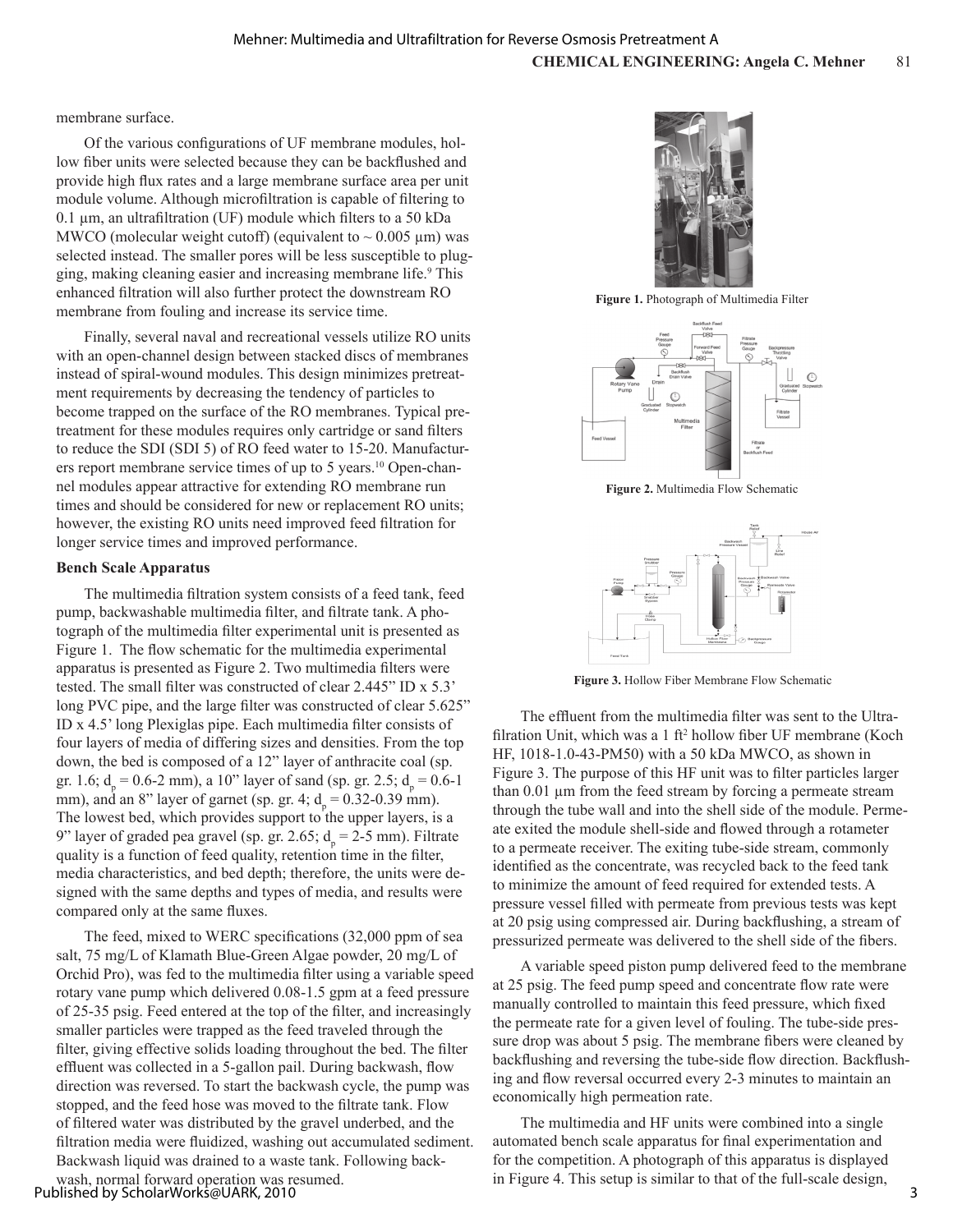where multimedia filtrate flows directly into the HF unit.



**Figure 4.** The Entire Experimental Apparatus

#### **Laboratory Experimentation**

Laboratory experiments focused on two fronts: (1) determination of the pressure drop, solids loading characteristics, and filtration performance of the multimedia filter; (2) determination of the permeate flux and required backflushing frequency of the HF unit. Conditions were varied to determine the best operating parameters for the pretreatment system.

## *Multimedia Filter Testing*

Multimedia filtration is used as an initial filtration step to minimize UF membrane exposure to foulants. Therefore, successful experiments were those which produced a filtrate that could be processed by the HF system without causing an unreasonable decrease in membrane flux. The fouling potential of the multimedia filtrate was determined by monitoring UF membrane permeation rates over time and by spectroscopic estimation of filtrate quality. Experiments were conducted using both multimedia filters (2.445" ID & 5.625" ID) to determine the filtration rates achievable and the backwash schedules (i.e., the filter solids loading before backwash).

The multimedia filter flux was found by determining flow rates and inlet and outlet pressures for both filters. Flow rate was found to be a linear function of pressure drop across the packed bed, indicating that laminar flow occurred in the bed. Discharge pressure was controlled while the desired feed rate was still obtained. Initial experiments indicated that filtrate quality, as measured by spectroscopic transmittance, was maximized at a flux of 5 gpm/ft<sup>2</sup> of bed area. The filtrate produced using a higher flux of 7 gpm/ft<sup>2</sup> resulted in an additional 19% decrease in membrane flux over 2 hours of operation as compared to the filtrate produced at a flux of 5 gpm/ft<sup>2</sup>. Flow rate was kept nearly constant at 5 gpm/ ft<sup>2</sup>, with a clean filter pressure drop of 4 psig, during subsequent experiments and for design purposes.

The backwash cycle was initiated when the pressure drop across the filter increased by about 10 psig from the clean pressure drop of  $4 - 7.5$  psig. Figure 5 presents data of the multimedia filter pressure drop over time during filtering of the WERC-specified feed. The multimedia filter was backwashed after 7 hours of continuous operation. Backwashing was performed at a flow rate of 15 gpm/ft<sup>2</sup> of filter bed area to fully fluidize the bed. Following backwashing, as indicated by Figure 5, the pressure drop across the

filter returned to its original value. Spectroscopic testing showed that filtrate quality remained consistent before and after backwashing.



**Figure 5.** Multimedia Filter Pressure Drop With Backwash Results

### *Hollow Fiber Membrane Testing*

Testing of the hollow fiber membrane was driven by the need to determine operating and cleaning procedures that would allow effective, economical, and long-term use of the membrane, with minimal maintenance time and required replacements. Additionally, chemical cleaning was minimized to design a green system with little onboard chemical storage. Several feed solutions were tested to determine the robustness of the system.

Tests were performed to determine permeation rates and backflush requirements. During these tests, permeate and concentrate flow rates were monitored, as were feed pressure and backpressure. System design and operational procedures were varied to maximize membrane life. A flow-reversal system, requiring only the closing and opening of a few valves, was installed to remove sediment deposits on the membrane surface. Reversing flow direction through the tubes during filtration minimizes the creation of static boundary layers inside the membrane fibers, which readily trap foulants. Additionally, permeate was used to backflush the membrane, removing foulants from the pores of the UF membrane. The membrane was backflushed at predetermined intervals by stopping the feed pump and forcing the permeate to flow backwards through the membrane. Backflushing significantly reduced the rate of permeate flow decrease and resulted in a higher steady-state permeate flow.

Backflush timing and duration were varied extensively during module testing. Testing showed that reducing the time between backflushes yielded greater improvement of steady-state flux than did increasing backflush time, which had only marginal short-term benefits. For the specified feed (after multimedia filtration), stable operation at 22 GFD was achieved after 4 hours of operation with alternating 2 minutes of forward operation with a 30 second backflush cycle, as shown in Figure 6.

A second, more concentrated, feed solution containing 20 mg/L of solids from the Orchid Pro was also tested. Under the same operating parameters, the permeate flow decreased at a faster rate, reaching 30 GFD in only 1 hour.

#### *Membrane Cleaning*

During laboratory testing, the membrane was chemically cleaned after each run. The cleaning procedure entailed circulating a 120 °F, 2 L 200 ppm solution of bleach or 1wt% solution of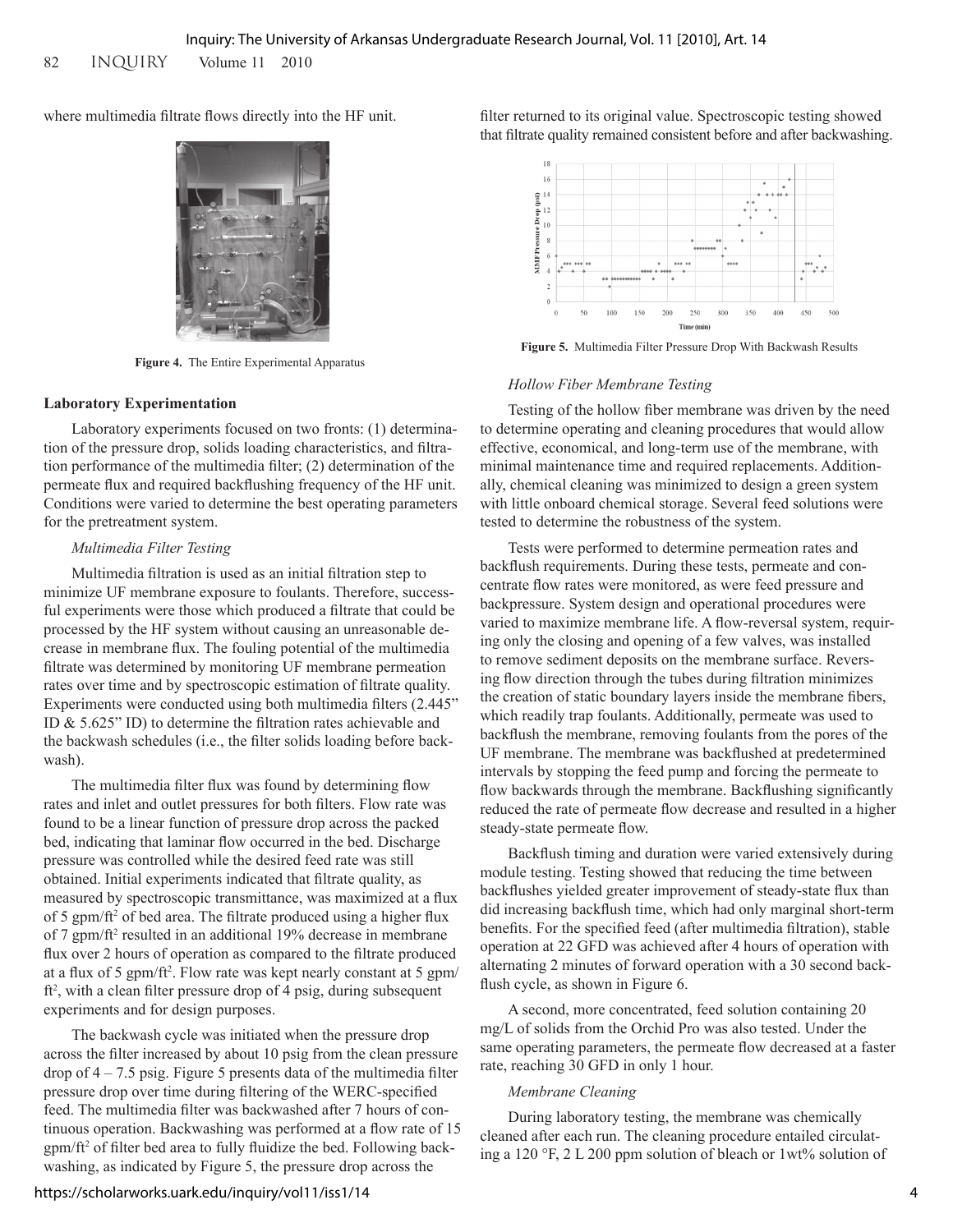sodium hydroxide through the membrane for 15 minutes. This was followed by two separate 2 L washes with deionized (DI) water, each of which circulated through the membrane for 15 minutes. This ensured that the bleach was removed from the system. After cleaning, the flux through the membrane was measured with DI water to verify cleaning. This chemical cleaning restored the DI water flux through the membrane to about 150 GFD each of the 10 times it was cleaned. Cleaning with a room temperature 200 ppm bleach solution did not restore membrane flux to the same level; thus, it was essential to heat the cleaning solution to 120 °F.

The feed, multimedia filtrate, and HF permeate were tested for total suspended solids (TSS) and turbidity according to EPA Methods 160.2<sup>11</sup> and 180.1<sup>12</sup> by the Arkansas Water Quality Laboratory of the University of Arkansas at Fayetteville. Results are presented in Table 1. TSS was chosen instead of SDI because the procedure for SDI requires filtering through a 0.45 μm filter disc,



**Figure 6.** Hollow Fiber Permeate Fouling and Backflush Results

which would result in a measurement of zero as the UF membrane filters to a much smaller level. The multimedia filter reduced the suspended solids by nearly 80% and the turbidity by 70%. The permeate from the HF unit had a higher than expected TSS; however, due to the salt in the sample, it is likely that the results were high because careful experimental procedures are required to wash the filter paper free of salt. Additionally, contamination in the permeate backflush tank was detected after this testing was completed. The permeate turbidity was 1.1 NTUs for this sample, much higher than expected from a UF membrane (< 0.2 NTU). This result may be attributed to the contamination described above and to the use of a bench-top turbidity meter, which does not give very accurate results; in industry, flow-through turbidity meters are standard.

## **Full-Scale Design**

The equipment for the full-scale system consists of  $(1)$  a rotary vane feed pump, (2) a bank of 5 backwashable multimedia filters, (3) an array of 4 hollow fiber UF membranes, (4) a membrane cleaning pump, (5) a bleach metering tank, and (6) an inline heater. The pretreatment system is integrated with the RO waste streams to minimize power and water requirements. The full process flow diagram in the Appendix shows the complete system, with multiple units in parallel. The stream attributes, including all flows and pressures, are given in Table 2 for a single-unit.

Seawater is pumped to the multimedia filters at a rate of 106,000 GPD with a rotary vane pump. The raw seawater feed is pressurized to 45 psig by the feed pump before entering a distri-

Published by ScholarWorks@UARK, 2010

bution manifold. The manifold delivers water to 5 multimedia filters, each 24" in diameter and 72" in height. Each multimedia filter is designed to process 15 gpm with a pressure drop of 5-15 psig across the packed bed. In typical operation, 5 of the filters are in operation at any one time to deliver 75 gpm of filtered water. During backwashing (which occurs for about 50 minutes over 8 hours), only 4 will be in forward operation. Any or all of the multimedia filters may be used at any one time.

Filtrate from the multimedia filters, pressurized to at least 25 psig, enters a distribution manifold leading to 4 UF membrane elements housed in a single bank array. The membranes are 72" long by 10.75" in diameter. Each cartridge contains 871 ft2 of

|          | <b>TSS</b> | Turbidity           |
|----------|------------|---------------------|
|          | (mg/L)     | (NTU <sub>s</sub> ) |
| Feed     | 197.4      | 45.7                |
| Filtrate | 43         | 13.5                |
| Permeate | 15.5       | 1.1                 |

**Table 1.** TSS and Turbidity Results

polysulfone hollow fibers with a 100 kDa nominal MWCO. The inlet manifold is configured to allow flow reversal on the fiber side of the membranes, minimizing concentration polarization zones, which tend to cause fouling. Membranes are operated at 33% recovery (i.e., 1/3 of the feed permeates the membrane) to ensure high shear flow inside the fibers. In normal operation, two membrane modules in parallel will be online. The other two will either be in cleaning mode or in standby mode. When the feed solids concentration is high, all membranes may be operated. Permeate is produced at a rate of 35,300 GPD, and 30,000 GPD are delivered

**Table 2.** Stream Attributes Table for Simplified Flow Diagram

|                |                                 |          |           | Component Flowrates |         |                |        |        |
|----------------|---------------------------------|----------|-----------|---------------------|---------|----------------|--------|--------|
|                | Stream ID                       | Pressure | Flow Rate | Water               | Salt    | Algae          | Humus  | Bleach |
| Nα             | Name                            | psig     | GPD       | 1b/day              | 1b/day  | 1b/day         | 1b/day | 1b/day |
| $\mathbf{1}$   | Seawater Feed                   | 0        | 105750    | 871129              | 28155   | 664            | 0.90   | 0.00   |
| $\overline{c}$ | Seawater Feed                   | 45       | 105750    | 871129              | 28155   | 66.4           | 0.90   | 0.00   |
| 3              | <b>MMF</b> Filtrate             | 40       | 105750    | 871129              | 28155   | 33.2           | 0.86   | 0.00   |
| 4              | HF Feed (Forward Op.)           | 40       | 105750    | 871129              | 28155   | 33.2           | 0.86   | 0.00   |
| 5              | HF Feed (Reverse Op.)           | 40       | 105750    | 871129              | 28155   | 33.2           | 0.86   | 0.00   |
| 6              | HF Concentrate (Reverse Op.)    | 35       | 70500     | 580752              | 18770   | 33.2           | 0.86   | 0.00   |
| 7              | HF Concentrate                  | 35       | 70.500    | 580752              | 18770   | 32.9           | 0.85   | 0.00   |
| 7a             | HF Backflush Discharge          | 0        | 23190     | 190045              | 9361    | 0.3            | 0.01   | 0.00   |
| 8              | HF Discharge                    | 35       | 63750     | 525149              | 16973   | 29.7           | 0.77   | 0.00   |
| 8a             | HF Backflush Discharge          | $\Omega$ | 23190     | 190045              | 9361    | 03             | 0.01   | 0.00   |
| 9              | MMF Backwash                    | 35       | 6750      | 55604               | 1797    | 3.1            | 0.08   | 0.00   |
| 10             | HF Permeate                     | 0        | 35250     | 290376              | 9385    | 0.0            | 0.00   | 0.00   |
| 10a            | HF Backflush                    | 20       | 23190     | 190045              | 9361    | 0.0            | 0.00   | 0.00   |
| 11             | <b>HF</b> Permeate              | 0        | 35250     | 290376              | 9385    | 0.0            | 0.00   | 0.00   |
| 12             | Recycle to Backflush            | 0        | 5250      | 43248               | 1398    | 0.0            | 0.00   | 0.00   |
| 13             | RO Feed                         | 0        | 30000     | 247129              | 7987    | 0.0            | 0.00   | 0.00   |
| 14             | RO Brine Discharge              | 20       | 18000     | 147289              | 7987    | 0.0            | 0.00   | 0.00   |
| 15             | Backflush                       | 20       | 23250     | 190536              | 9385    | 0.0            | 0.00   | 0.00   |
| 16             | Backflush                       | 20       | 23190     | 190045              | 9361    | 0.0            | 0.00   | 0.00   |
| 17             | Purge to Cleaning System        | 20       | 60        | 492                 | 24      | 0.0            | 0.00   | 0.00   |
| 18             | Cleaning System Recirc          | 35       | 60.08     | 492                 | $^{24}$ | 0O             | 0.00   | 0.11   |
| 19             | Bleach (15%)                    | 0        | 0.08      | 0.01                | 0       | 0.0            | 0.00   | 0.11   |
| 20             | Cleaning Soultion               | 35       | 60.08     | 492                 | 24      | 0.0            | 0.00   | 0.11   |
| 21             | Cleaning Solution               | 35       | 60.08     | 492                 | 24      | 0 <sub>0</sub> | 0.00   | 0.11   |
| 22             | Cleaning Solution Discharge     | 35       | 60.08     | 492                 | 24      | 0.0            | 0.00   | 0.11   |
| 23             | Cleaning Solution Recirculaiton | 35       | 60.08     | 492                 | 24      | 0.0            | 0.00   | 0.11   |
| 24             | Cleaning Solution Discharge     | 35       | 60.08     | 492                 | 24      | 0.0            | 0.00   | 0.00   |
| 25             | MMF Backwash Discharge          | 5        | 6750      | 55604               | 1797    | 36.3           | 0.13   | 0.00   |
| 26             | Filter Discharge                | 20       | 70500     | 580752              | 18770   | 661            | 0.89   | 0.00   |
|                | 26a HF Backflush Discharge      | 0        | 23190     | 190045              | 9361    | 0.3            | 0.01   | 0.00   |
| 27             | Total Discharge to Ocean        | 20       | 70560     | 581244              | 18794   | 66.1           | 0.89   | 0.00   |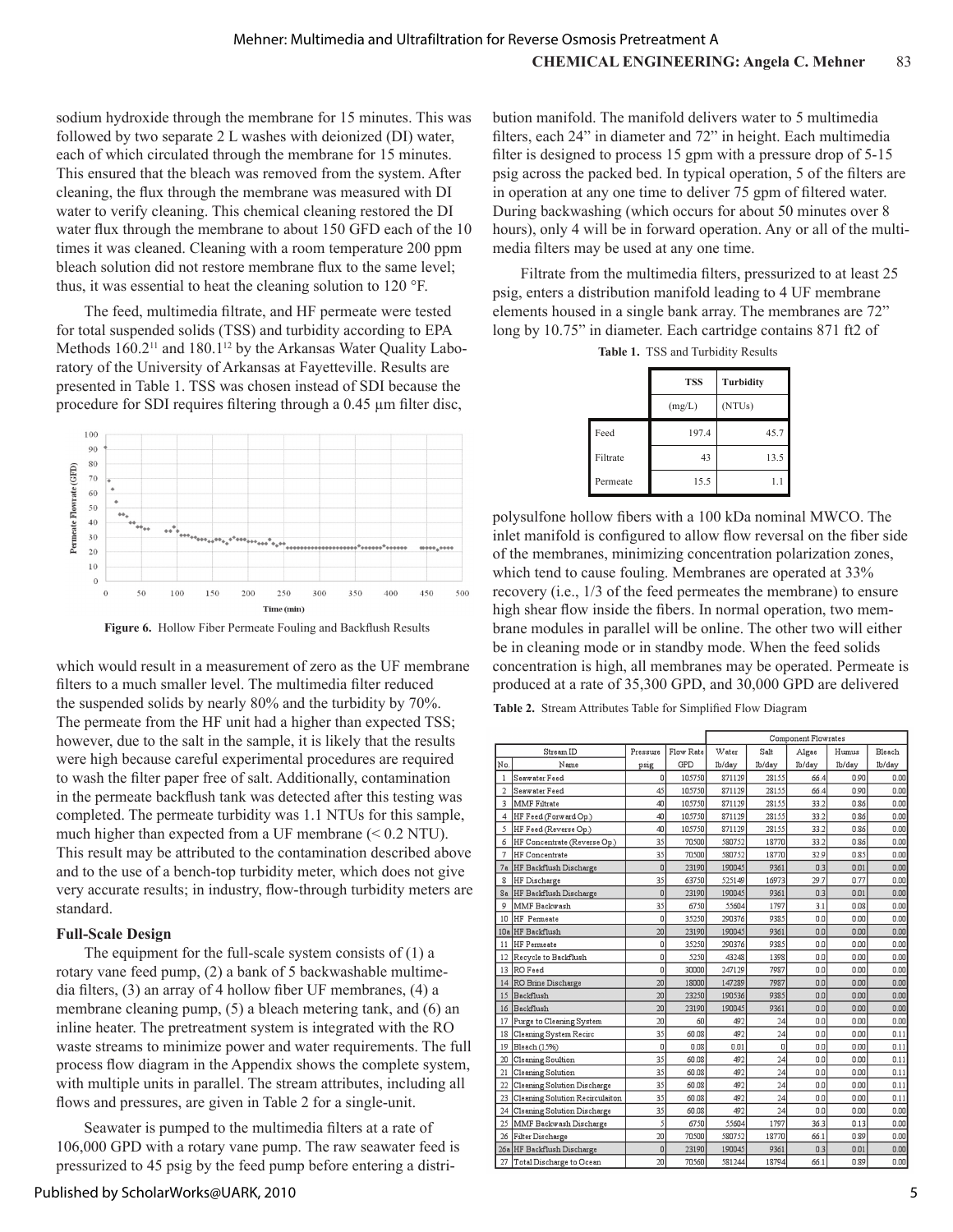to the RO system. The tube-side pressure drop is about 5 psig. Concentrate from the HF array flows at a rate of 70,500 GPD and is used for backwashing the multimedia filters or is discharged to the sea.

Individual multimedia filters require 35 gpm during a 10-minute backwash. Backwashed sediments are discharged to the ocean (see Stream Attributes, Table 2, for average rates). Based on laboratory experiments, each filter should be backwashed every 8 hours. During backwash, the filter unit is isolated by proper positioning of valves, and the bed is fluidized.

The HF system is also equipped with a backflushing system. In the current NSRO system, the high-pressure RO reject passes through an energy recovery device with an efficiency of  $~50\%$ , undergoing a large decrease in pressure. The RO reject stream will be pressure regulated to 20 psig prior to its entering the shell side of the UF membrane. Membrane elements are backflushed every 2 minutes for a duration of 30 seconds, one element at a time. Following backflushing, the direction of flow through the membrane is reversed. Backflush fluid is discharged to the ocean.

The UF membranes require daily cleaning to remove fouling; thus, an automated membrane cleaning system is included. A cleaning cycle consists of circulation with a 120 ºF, 200 ppm sodium hypochlorite solution (prepared by diluting 15% bleach), followed by two wash cycles using RO reject. One membrane is cleaned at a time. To initiate a wash cycle, feed to the membrane is terminated, and the permeate line is closed. The positive displacement cleaning pump draws brine from the RO system to fill the tube side of the fibers. Bleach is then metered into the stream from the bleach storage tank, and the stream is heated to 120 ºF by an inline electric heater. This solution circulates through the membrane for 15 minutes. At the end of this time, 150 g of solid sodium thiosulfate  $(Na_2S_2O_3)$  is introduced manually into the cleaning solution between the bleach tank and pump intake through a inline venturi. The sodium thiosulfate has a solubility of 79 g/100 mL of water (at  $4^{\circ}$ C), which means that it should readily dissolve. Sodium thiosulfate reacts with bleach to produce sodium chloride, sodium sulfate, and water, all of which may be safely discharged directly to the ocean. The cleaning solution will circulate a further 6 minutes to allow the bleach to be neutralized. Then the solution will be discharged into the ocean. Next, two separate washes are performed with unheated brine from the RO system, each circulating for 15 minutes before discharging to the ocean. A hypochlorite monitoring device, installed in the permeate line, is necessary to ensure that no hypochlorite enters the RO membrane as RO membranes have no tolerance for free chlorine.

The design of the prefiltration system meets all space requirements. The process itself occupies approximately 250 ft<sup>3</sup>, which is only 2.5 times larger than the NSRO pretreatment system but filters solids down to 0.1µm. Moreover, the design requires only 25 ft<sup>3</sup> for storage of spare HF membranes, sodium hypochlorite, and sodium thiosulfate over a 9-month time frame, which is only 2.5% of the volume used to store filter cartridges in the NSRO system.

The total power requirement for the system, using a 70% efficient rotary vane pump, is approximately 2.6 hp, which exceeds the WERC task limitation of about 1.2 hp. The task-specified

power requirement could have been met by adding more surface area through larger multimedia filters and more HF units or by operating at a higher recovery in the HF units. However, the first solution would exceed the operational space limitation, and the second adjustment would increase membrane fouling, requiring more storage of chemicals and membranes and a higher operating cost for replacements or more frequent cleaning cycles, thus increasing maintenance time and process footprint by necessitating more HF units. As membrane fouling is already high and space limitations are stringent onboard ships, the power requirement was determined to be the most acceptable constraint to exceed. The designed power usage will have a modest impact on the overall power requirement of the typical Naval vessel, which is in excess of 15,000 hp.

Seawater is an electrolyte and can cause galvanic corrosion and crevice corrosion, so the materials used for the process must be selected with care.<sup>13</sup> A copper alloy, 70-30 Cu-Ni, is almost insensitive to stress corrosion, retains its strength well at moderately elevated temperatures, has good cold- and hot-working properties, and is readily weldable.<sup>14</sup> Already incorporated into desalination plants, this alloy provides a viable option for the wetted materials used by the process. However, 254 SMO stainless steel, developed for seawater usage, is also a good choice and is recommended for those portions of the process which come in contact with the bleach cleaning solution. Bleach should be stored in a fiberglass reinforced plastic (FRP) vessel to ensure service life in a highly corrosive environment. The multimedia filters are also constructed from FRP to combat the corrosive nature of seawater. Wetted materials for pumps will all be compatible with handling seawater; FRP and 316L stainless steel are acceptable.

## **Economic Analysis**

The total capital investment for the system was determined by a factored estimate based on the purchased equipment cost.15 In the interests of space, the detailed economic analysis is not provided here. Spare feed and cleaning pumps are required. The total equipment cost is \$47,300. Direct costs include equipment purchases, equipment delivery, equipment installation, instrumentation and controls, piping, and electrical systems. Indirect costs incurred in system installation were also estimated. The total capital investment for the process is \$230,000.

An incremental economic analysis comparing annual operating costs of the current reverse osmosis system and the proposed treatment system was performed on the basis of 12,000 GPD potable water production, as shown in Table 3. In this analysis, only those costs which were significantly different between the systems were considered. With the current system, 20  $\mu$ m and 3 µm cartridge filters are replaced at least every 4 days, requiring 4 hours of maintenance each time, for an average of 365 hours/year of labor. Additionally, the lifetime of the reverse osmosis membranes in littoral waters is short, and it is assumed that elements are replaced every 6 months. In the proposed process, the higher quality of the RO feed stream will allow for longer RO membrane service times, and membranes should not have to be replaced over a 3-year period. Due to the harsh nature of the feed water and strict membrane backflushing and cleaning schedule, the hollow fiber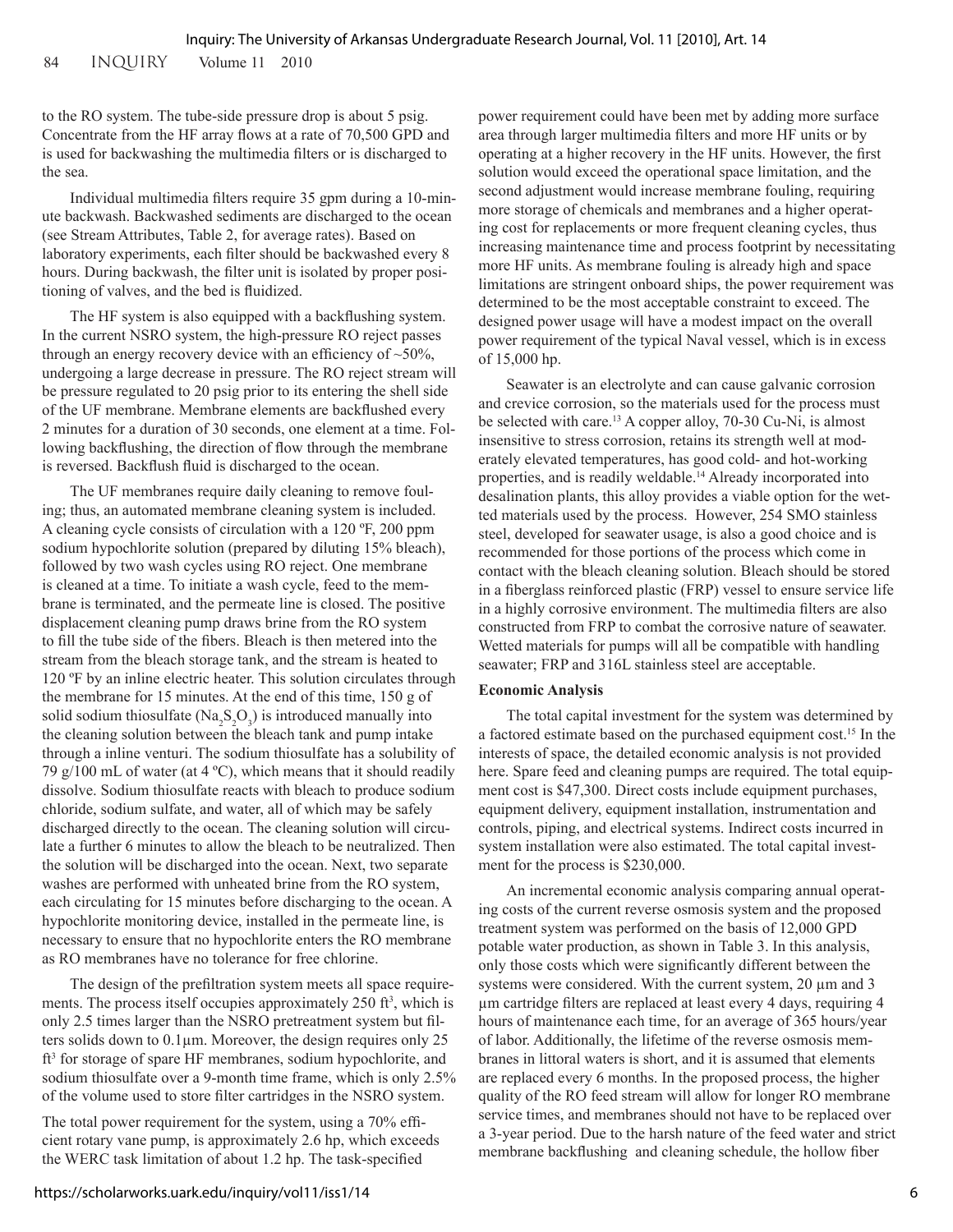membrane modules will last at least 18 months. Media for multimedia filters should not require replacement more than once every 5 years, but the cost of replacement media for one of the five filters was included in the comparative economic analysis for completeness.

Maintenance requirements for the system are low because it is automated and requires infrequent component replacement. Monitoring of the system will be comparable to that of the existing system; however, operators will need only 30 minutes per day to add sodium thiosulfate following a cleaning cycle, compared to the 4 hours every 4 days for cartridge filter replacement. Operating labor costs are based on man-hours required for system operation, not on the number of operators. The chemicals and cleaning solution heating needed in the new design are considered. Other power cost differences between the two systems are negligible.

The design will save \$17,000 in operating costs over one year, yielding a payback period of 14 years. However, as savings are highly dependent on replacement frequency of all components, ships operating in coastal waters may realize greater savings of up to \$47,000 annually, reducing the payback period to 5 years.

**Table 3.** Annual Operating Cost Comparison

|                                   | <b>Basis</b>               | <b>Savings</b> |
|-----------------------------------|----------------------------|----------------|
| <b>RO</b> Replacements            | Manufacturer               | \$10,000       |
| Cartridge Filter Replacements     | Manufacturer               | \$20,000       |
| Operating Labor                   | 183 hour/year at \$25/hour | \$5,000        |
| <b>UF</b> Replacements            | Manufacturer               | $-$15,000$     |
| Bleach (15%)                      | Manufacturer               | $- $280$       |
| Sodium Thiosulfate                | Manufacturer               | $-$ \$420      |
| Replacement Media                 | Manufacturer               | $-$1,600$      |
| Heating of Cleaning Solution      | \$0.115/kWh                | $-$1,200$      |
| <b>Annual Operational Savings</b> |                            | \$17,000       |

#### **Inland Desalination Crossover**

The application of multimedia filters coupled with UF membranes extends beyond shipboard systems to inland desalination plants. *"Compared to conventional chemical and physical based water treatment, ultrafiltration membrane systems require significantly less space and often have lower labor, chemical, and waste disposal costs"*. 16 Aside from the space requirements, differences exist in the feed water sources. The proposed system is designed for variable seawater quality in littoral regions, so inland sources of brackish water will not pose a problem for the membrane. Concerns with the direct application into inland plants lie in the production of the concentrate stream from the membrane. Common disposal methods include direct surface water discharge and sewer discharge, which are viable in coastal regions but not inland due to freshwater contamination.17 The inland plant must address this issue with the RO reject, and the HF concentrate should be treated in a similar manner. Because of disposal problems, the proposed system should operate at higher water recoveries, minimizing waste from the UF membrane. HF systems have achieved water recoveries of 90%.<sup>16</sup> Higher recoveries for the proposed pretreatment process can be expected because brackish water instead of turbid seawater is used for inland desalination. *"Feed water properties, product water quality requirements, site conditions and specific project economics vary and must be carefully considered before using this process"*. 16 The proposed system is an attractive alternative to current physicochemical pretreatment of RO systems where "plant space is limited" and there is *"high turbidity and* 

## *variable feed water"*. 16

### **Regulations**

Currently, the Oceans and Coastal Protection Division of the Environmental Protection Agency (EPA) has the task of preventing marine pollution. Under the National Pollutant Discharge Elimination System, vessel discharges incidental to the normal operation of a vessel into the waters of the United States are required to submit a notice of intent if the vessel is over 300 gross tons. The Vessel General Permit (VGP) is applicable to 26 specific discharge streams, including concentrated seawater produced as a byproduct of the processes used to produce freshwater from seawater. Following the VGP, brine from the reject water *"shall not contain or come in contact with machinery or industrial equipment (other than that necessary for the production of potable water), toxic or hazardous materials, or wastes."*18 Some states, e.g., Hawaii, have additional regulations which prohibit the formation of objectionable sludge or bottom deposits. The discharges from the proposed pretreatment design meet these regulations.

The National Defense Authorization Act of 1996 amended Section 312 of the Clean Water Act to require the EPA and the Department of Defense (DOD) to develop Uniform National Discharge Standards (UNDS) for discharges incidental to the normal operation of a vessel of the Armed Forces. Although only in the second phase of three phases, the discharges of the proposed system will eventually be subject to the mandates of the UNDS. Phase I identified RO discharge brine as having the potential to cause adverse environmental effects because significant amounts of metals are discharged at concentrations above the water quality criteria. In this process, which employs multimedia filters followed by UF membranes, the concentration of metals in the discharges from the system will not be changed because they do permeate the UF membrane. The use of the RO reject for backflushing redirects an existing stream that may contain metal concentrations exceeding water quality standards into the system, but the design does not alter this concentration. The thermal effects of discharges were determined to be negligible.

## *Chemical Considerations*

Residual chlorine from the cleaning cycle needs to be completely eliminated before it can enter the RO membrane. Sodium hypochlorite solutions are frequently used aboard vessels to prevent biofouling, and the generated waste is continuously discharged when seawater cooling systems are in operation.<sup>19</sup> *"There are no Federal water quality criteria for chlorine. The most stringent state water quality criterion is 7.5 μg/L".*19 The 200 ppm solution is 0.2 g/L, which is an unacceptable direct discharge into the water; additionally, dilution with other system discharges does not meet the state criteria either. Abiding by this law and protecting the sea environment requires dechlorination before the cleaning solution discharges into the ocean. Neutralization with sodium thiosulfate produces sodium chloride, sodium sulfate, and water, all of which can be discharged in accordance with the strictest state regulations.

## *Worker Safety*

The primary safety measures for the proposed system are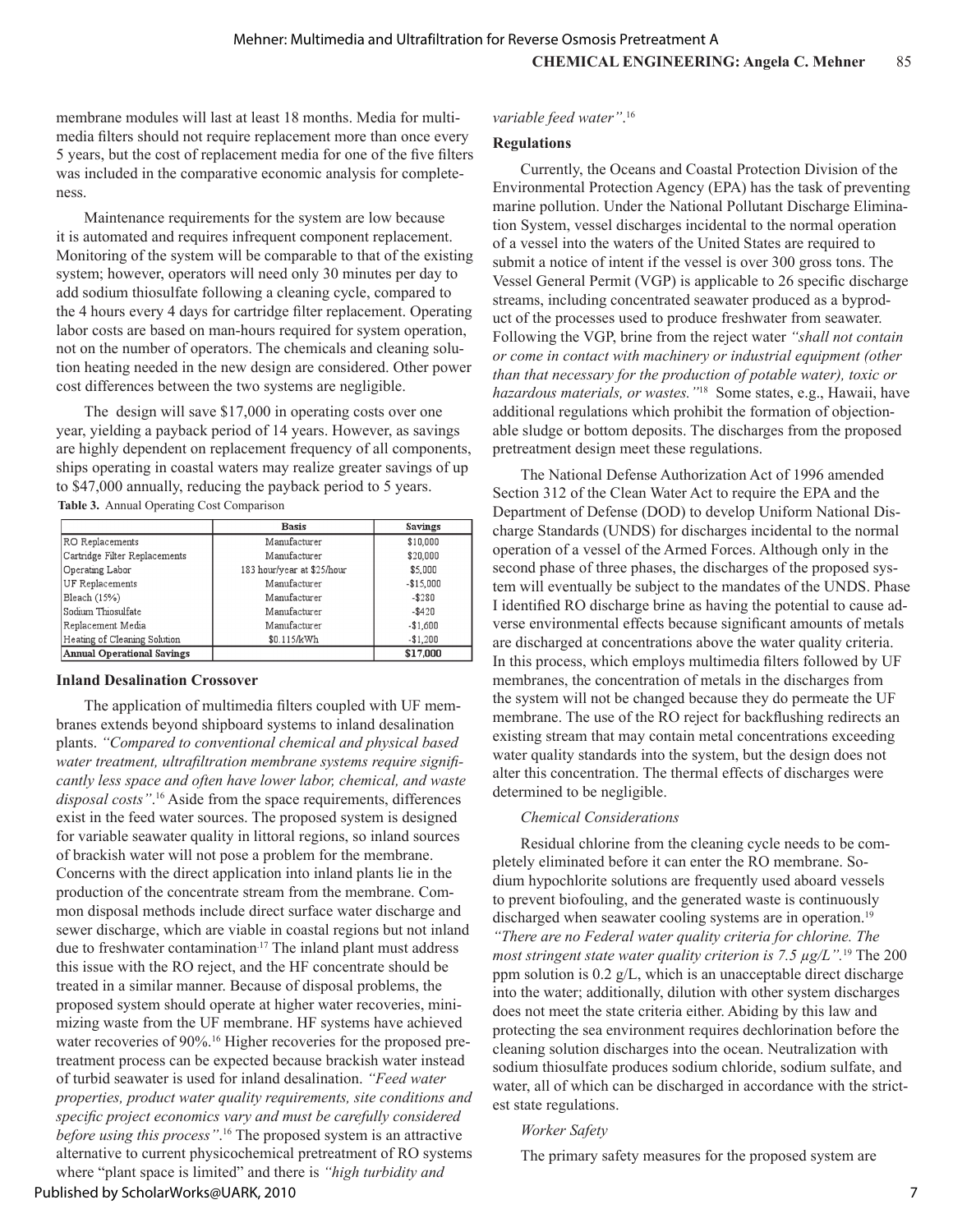prevention and training. The coupled filtration devices are operated at 45 psig, so care should be taken when maintaining the system. Since the system is automated, workers need to be aware of the electrical dangers involved. The cleaning solutions may be hazardous to human health, and under OSHA standards, personnel must be trained on the hazards of each chemical. Materials Safety Data Sheets also need to be onboard and available for each of the prescribed chemicals. While cleaning the UF membrane, workers should wear appropriate Personal Protective Equipment, including chemical gloves and eye protection, all conforming to OSHA standards. In order to prevent injury to personnel and damage to equipment, the tag-out program should be implemented for all equipment, components, and systems (mandatory aboard USN ships). MIL-STD-882 provides the protocol for implementing a safety program for the life of the system if used on military vessels.

## *Additional Regulations*

Installation and use of the proposed pretreatment design aboard sea vessels requires conforming to standards unique to shipboard operations. The system needs to be able to withstand shock loadings and vibrations and also needs to be electromagnetically compatible with surrounding equipment. For use aboard military ships, these requirements are categorized in MIL-S-901D, MIL-STD-167-1A, and MIL-STD-461. The process also needs to meet all ship noise requirements (84 dB TWA, OPNAVINST 5090) and be made from materials that will not create toxic fumes during fires in enclosed spaces (MIL-STD-2031).<sup>1</sup> Militarization of the pretreatment process involves removal or enclosure of all plastic parts and the removal of pipe threaded parts.1 The fullscale system is easily applicable and adaptable to such standards.

## **Conclusions and Recommendations**

- 1. Multimedia filtration followed by ultrafiltration is the most viable green pretreatment method for seawater reverse osmosis. The process removes particles down to 0.1 µm to minimize the fouling potential of the RO feed stream and to prolong the life of downstream RO membranes.
- 2. The combination of backwashable multimedia filters with backflushable UF membranes minimizes the need for re placement elements, maintenance and operating time, and chemical additives.
- 3. Automated backwashing, backflushing, and cleaning protocols allow operation of the multimedia filters for several years and maintain high permeation rates through the UF membranes. The performance of both units re turns to original levels following backwashing of the multimedia filter and chemical cleaning of the UF unit.
- 4. The operating unit requires 250 ft3 of process space and 25 ft3 of storage space for 9 months, which is below the task specifications of 300 ft3 and 100 ft3.
- 5. The total capital investment for the designed process is \$230,000. The annual operational savings is \$17,000. The payback period is 14 years. However, as savings are highly dependent on replacement frequency of all

components, ships operating in coastal waters may realize greater savings of up to \$47,000 annually, reducing the payback period to 5 years.

- 6. It is recommended that long-term (90-day) pilot plant testing be conducted. Tests will confirm projected membrane service times and can address increasing the recovery rate in the HF units. The use of actual coastal seawater, instead of a surrogate mixture, is recommended to more closely approximate conditions encountered at sea.
- 7. Before constructing any inland desalination units, pilot plant testing should be conducted to fine-tune the process to the specific feed conditions in that area. Altering the backwashing and backflushing schedule for less turbid feeds can significantly increase the amount of permeate produced. Membrane recovery should also be increased to minimize discharges.

## **References**

- 1. Armistead, Paul. "BAA 09-013: Component Development for Advanced Shipboard Desalination Systems" *Office of Naval Research*. Powerpoint, 25 February 2009. Web. January 2010. <http://www.onr.navy.mil/~/media/Files/ Funding-Announcements/BAA/09-013\_Industry\_Day.ashx>
- 2. Office of Naval Research. "Component Development for Advanced Shipboard Desalination Systems." *ONR BAA Announcement Number: 09-013*. 3 March 2009. Web. January 2010.
- 3. Hilal, Nidal, Oluwaseun O. Ogunbiyi, Nick J. Miles, Rinat Nigmatullin, "Methods Employed for Control of Fouling in MF and UF Membranes: A Comprehensive Review". *Separation Science and Technology*, 40: 1957-2005.
- 4. Mickley, Michael. "Pretreatment Capabilities and Benefits of Electrocoagulation". Prepared for Office of Naval Research Under contract No. N00014-04-C-0027. December 2004; 5.
- 5. Comstock, Dan, Ray Eaton, Doug Hagen, "Reduction of Particulates in Reverse Osmosis Feedwater by Multimedia Filtration". *Ultrapure Water*. 2002; 19:7.
- 6. "Multi-Media Filters for Sediment Removal". *Applied Membranes Inc.* Web. January 2010. <http://appliedmembranes.com/multi11.htm>
- 7. "WaterFilters.NET Garnet Water Treatment Media (50 lbs)". *WaterFilters.NET*. Web. January 2010. < http://www.waterfil ters.net/Garnet-Water-Treatment-Media\_p\_1129-29817.html>
- 8. Pall Corporation. "Membralox Ceramic Membrane Products". *Bulletin No. FD-CMPCAP-B*, 2004. Web. January 2010.
- 9. "Alternative Separation Processes". *Perry's Chemical Engineers' Handbook*. 7th Edition. 1997. Knovel. Web.
- 10. Rochem Separation Systems. "FAQ". *Rochem Separation Systems*. Web. January 2010. <http://www.rochem.com.au/ FAQ.htm>
- 11. EPA. "Method #160.2". *Columbia Analytical Services*. Web. February 2010. <http://www.caslab.com/EPA-Method-160\_1>
- 12. EPA. "Method #180.1". *Columbia Analytical Services*. Web. February 2010. <http://www.caslab.com/EPA-Method-160\_1>
- 13. Fontana, Mars G. *Corrosion Engineering*. Boston: The Mc Graw Hill Companies, Inc., 1986.